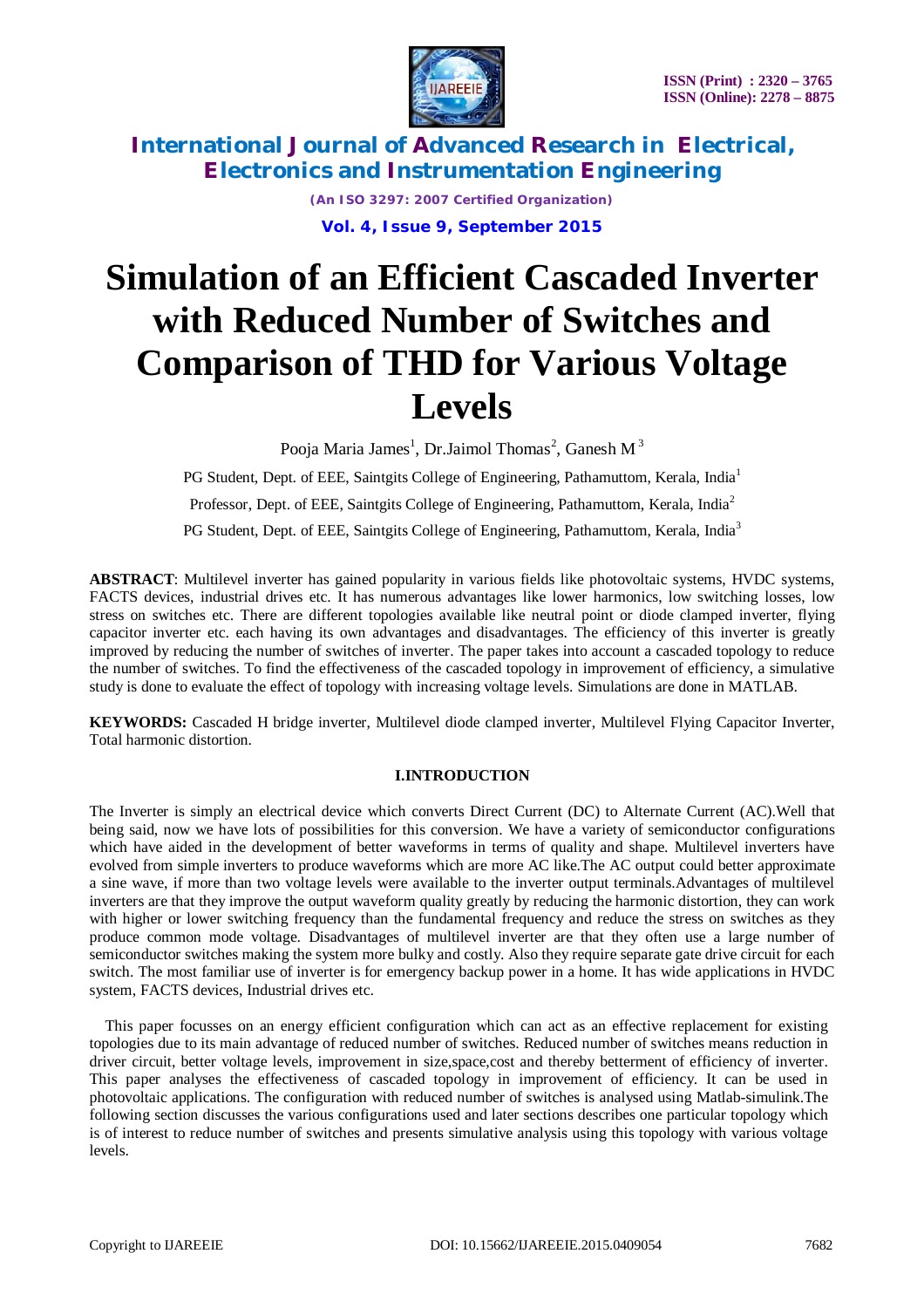

*(An ISO 3297: 2007 Certified Organization)*

#### **Vol. 4, Issue 9, September 2015**

#### **II. DIFFERENT CONFIGURATIONS**

#### 1. Multilevel Diode Clamped/Neutral Point Inverter

One of the first configuration utilized in inverter applications is the multilevel diode clamped inverter. The inverter provides multiple voltage levels through connection of the phases to a series bank of capacitors. The advantage of this configuration is that diode transfers only a limited amount of voltage, thereby reducing the stress on other electrical devices. Also half of the input DC voltage is the maximum output voltage. This type of inverter gives high efficiency because the fundamental frequency is used for all the switching devices and it is a simple method, especially for back to back power transfer systems. The disadvantages of this configuration is it requires more number of clamping diodes is when number of output voltage level is high making it larger in size, cost and design. [4], [5].

#### 2. Multilevel Capacitor Clamped/Flying Capacitor Inverter

In order to make the inverter more efficient another configuration was developed eventually. It uses capacitors instead of using clamping diodes to hold the voltages to the desired value. The main concept of this inverter is to use capacitors instead of diodes. For higher levels use of filter becomes necessary. The output is half of the input DC voltage just as in previous configuration. It is the main drawback of the flying capacitor multi-level inverter. It can control both the reactive and active power flow. But due to the high frequency switching, switching losses will be a disadvantage. Control and cost of system also becomes difficult with increase of voltage levels. Capacitor Clamped Multi level Inverter are widely used in induction motor control, FACTS devices, converters etc. [6], [7].

#### 3. Cascaded Multicell Inverter, CMCI

Cascaded multilevel inverter is one of the most important and popular topology in the family of multilevel inverters. Multilevel inverters using this configuration do not need a coupling transformer to interface it with high power system. The cascaded H-bride multi-level inverter may use capacitors and switches and requires less number of components in each level which can be easily replicated. This topology consists of series of power conversion cells and power can be easily scaled and multiplied. The combination of capacitors and switches pair is called an H-bridge and requires separate input DC voltage for each H-bridge.One of the advantages of this type of multi-level inverter is that it needs less number of components compared with diode clamped and flying capacitor inverters making it more desirable. The price and weight of the inverter are less than those of the two inverters discussed before. Soft-switching is possible by some of the new switching methods which will reduce the losses. [1],[2],[3],[9].

#### 4. Advanced H-bridge type inverter

Another configuration developed to compensate for the disadvantages is advanced H-Bridge configuration. Therefore at higher levels the overall cost and complexity of system reduces.This topology separates the circuit into two parts, one part is called level generation part and is used for generating output voltage levels in positive polarity. Level generation part requires high frequency switches to generate the required levels at the right time. The second part is named polarity generation part and is used for generating the negative polarity of the output voltage. This part is the low-frequency part and operating at line frequency or supply frequency.The main disadvantage is it uses isolated DC sources just as in cascaded topology. It should be noted that isolated power supplies avoid voltage balancing problems created by capacitors in previous two configurations. Advantages are that they have lesser number of switches compared to previous configurations and better harmonics elimination. Other disadvantages is that the system is bulky and need more space and is costly [1],[9], [8].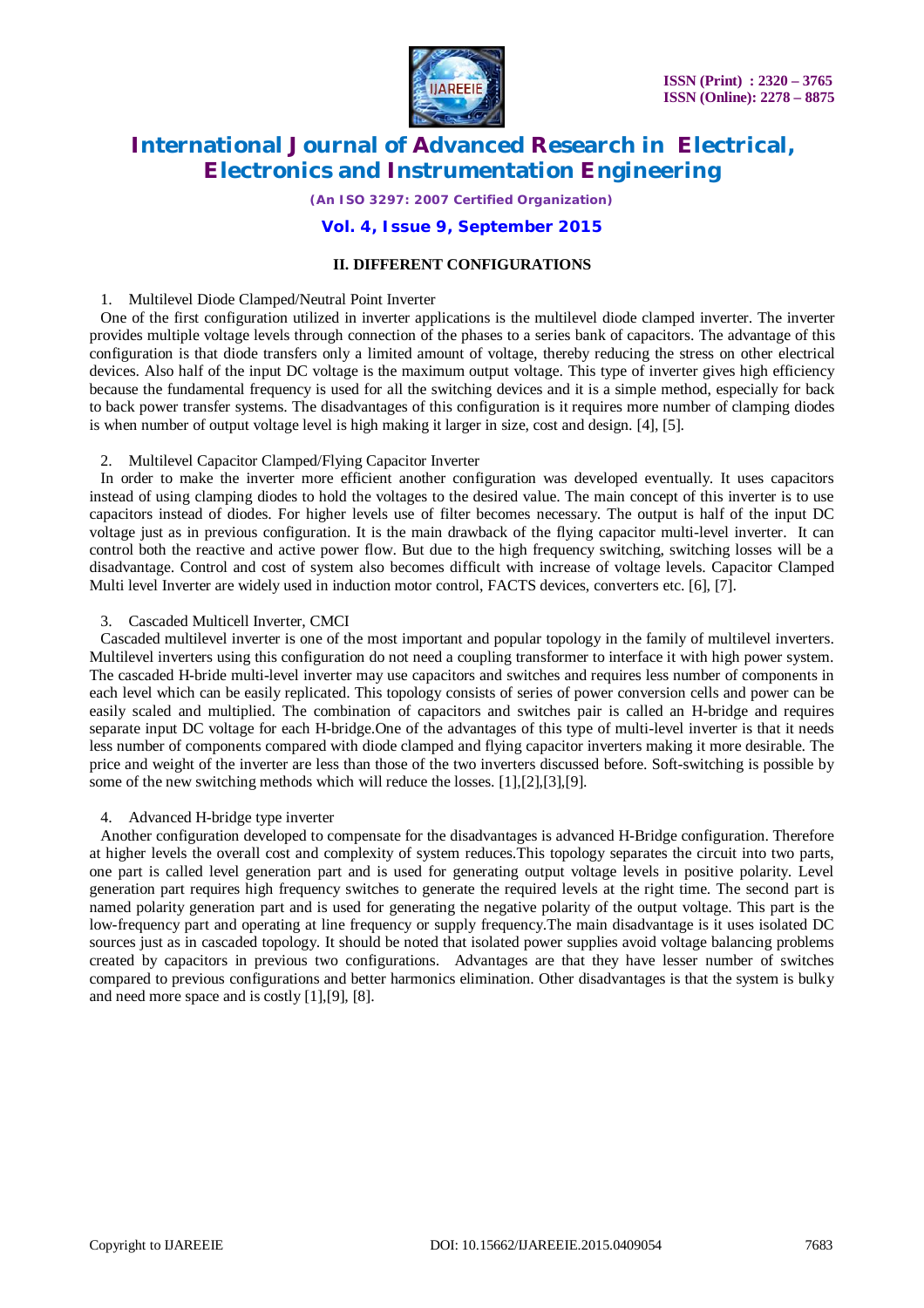

*(An ISO 3297: 2007 Certified Organization)*

## **Vol. 4, Issue 9, September 2015**

5. Cascaded topology to reduce number of switches

State Switch States  $S_1$   $S_2$   $S_3$   $S_4$   $S_4$   $V_0$  $1 \mid \text{off} \mid \text{off} \mid \text{off} \mid \text{off} \mid \text{on} \mid 0$ 2 on off on on off  $V_1 + V_3$ 3 \ on \ on \ on \ on \ off  $|V_1 + V_2 + V_3|$  $v_o$ 

Table 1. Switching States

Figure 1: Basic unit of cascaded inverter [1]

An inverter topology has been used which has superior features over conventional topologies in terms of the required power switches and isolated DC supplies, control requirements, cost, and reliability. The basic unit for the cascaded multilevel inverter used is shown in Fig 1.The switching states for this unit is shown in Table 1. By the series connection of several basic units, a cascaded multilevel inverter that only generatespositive levels at the output is utilised. Therefore, an H-bridge is added to the proposed inverter to generate all voltage levels that is positive levels and negative levels. This inverter is called the developed cascaded multilevel inverter for convenience. By changing the magnitude of the dc voltage sources, we get different voltage levels at the output.

The developed proposed inverter has better performance and needs minimum number of power electronic devices that lead to reduction in the installation space and total cost of the inverter. It can be studied for various voltage levels by changing the magnitude of DC voltage sources. Next section discuss the details of this better topology to improve efficiency [9], [1].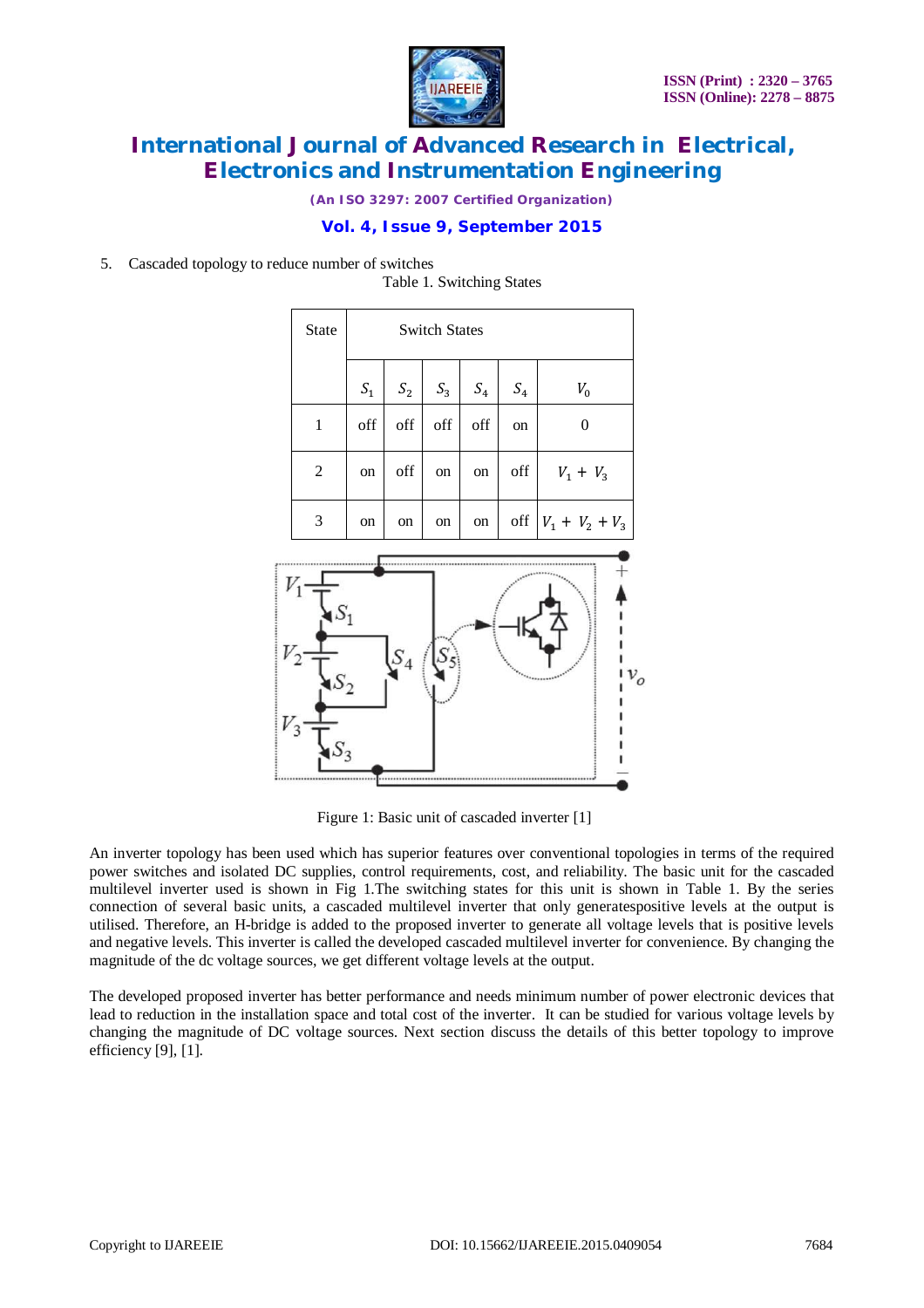

*(An ISO 3297: 2007 Certified Organization)*

## **Vol. 4, Issue 9, September 2015**



Figure 2: (a)n level cascaded topology (b)n level developed cascaded topology

#### **III. CASCADED TOPOLOGY TO REDUCE SWITCH NUMBER**

To overcome the disadvantages of conventional topologies, developed cascaded topology discussed above is used. As shown in Fig 1 the basic unit is comprised of three dc voltage sources and fiveunidirectional power switches. Fig 3 shows

| $v_o$                                                            | $S_1'$               | $S'_2$               | $S_{1,11}$    | $S_{2,11}$           | $(S_{3,11})$ | $S_{4,1}$      | $S_{5,1}$      | $S_{1,2}$ | $(S_{2,2})$  | $S_{3,2}$ | $ S_{4,2} $ | $S_{5,2}$ | $\cdots$             | $S_{1,n}$            | $S_{2,n}$ | $S_{3,n}$            | $S_{4,nl}$ | $S_{5,n}$     |
|------------------------------------------------------------------|----------------------|----------------------|---------------|----------------------|--------------|----------------|----------------|-----------|--------------|-----------|-------------|-----------|----------------------|----------------------|-----------|----------------------|------------|---------------|
| $\theta$                                                         | off                  | on                   | off           | off                  | off          | off            | on             | off       | off          | off       | off         | on        | $\cdots$             | off                  | off       | off                  | off        | on            |
| $V_1$                                                            | on                   | off                  | off           | off                  | off          | off            | on             | off       | off          | off       | off         | on        | $\cdots$             | off                  | off       | off                  | off        | on            |
| $V_{1,1} + V_{3,1}$                                              | off                  | <sub>on</sub>        | on            | off                  | on           | on             | off            | off       | off          | off       | off         | on        | $\cdots$             | off                  | off       | off                  | off        | on            |
| $V_{1,1} + V_{2,1} + V_{3,1}$                                    | off                  | on                   | <sub>on</sub> | on                   | on           | off            | off            | off       | off          | off       | off         | on        | $\cdots$             | off                  | off       | off                  | off        | <sub>on</sub> |
| $V_{1,2} + V_{3,2}$                                              | off                  | on                   | off           | off                  | off          | off            | on             | on        | off          | on        | on          | off       | $\ddots$             | off                  | off       | off                  | off        | on            |
| $V_{1,2} + V_{2,2} + V_{3,2}$                                    | off                  | $^{\circ}$           | off           | off                  | off          | off            | $_{\text{on}}$ | on        | on           | on        | off         | off       | $\cdots$             | off                  | off       | off                  | off        | on            |
| $V_{1,1} + V_{1,2} + V_{1,3} +$<br>$V_{2,1} + V_{2,3}$           | off                  | on                   | on            | on                   | on           | off            | off            | on        | off          | on        | on          | off       | $\sim$ $\sim$ $\sim$ | off                  | off       | off                  | off        | on            |
| $V_{1,1} + V_{1,2} + V_{1,3} +$<br>$V_{2,1} + V_{2,2} + V_{2,3}$ | off                  | $^{\circ}$           | on            | $^{\circ}$           | on           | off            | off            | on        | on.          | on        | off         | off       | $\cdots$             | off                  | off       | off                  | off        | $_{\rm on}$   |
|                                                                  | $\ddot{\phantom{a}}$ | $\ddot{\phantom{a}}$ | ÷             | $\ddot{\phantom{a}}$ | ٠<br>$\cdot$ | $\ddot{\cdot}$ | $\bullet$      | $\bullet$ | ٠<br>$\cdot$ | $\bullet$ | ÷           | $\bullet$ | ÷                    | $\ddot{\phantom{1}}$ | $\cdot$   | $\ddot{\phantom{a}}$ | $\cdot$    | $\cdot$       |
| $\sum_{j=1}^{n} (V_{1,j} + V_{2,j} + V_{3,j})$                   | off                  | on                   | on            | on                   | on           | off            | off            | on        | on           | on        | off         | off       | $\cdots$             | off                  | off       | off                  | off        | on            |
| $V_{1,1} + \sum_{j} (V_{1,j} + V_{2,j} + V_{3,j})$<br>' = l      | on                   | off                  | on            | on                   | on           | off            | off            | on        | on           | on        | off         | off       | $\cdots$             | off                  | off       | off                  | off        | on            |

Figure 3: Generated output voltage levels based on states of power switches [1]

the voltage values and corresponding switching states. As this inverter is able to generate all voltage levels except  $V_1$ , it is needed to use an additional dc voltagesource with the amplitude of  $V_1$  and two unidirectional switches that are connected in series with the cascaded topology. The developed cascaded inverter that is able to generate all levels is shown in Fig 2 (b). In this inverter, power switches S1 and S2 and DC voltage source have been used to produce the lowest output level  $V_1$ . The amplitude of this dc voltage source  $V_{dc}$  is considered  $V_1 = V_{dc}$  which is equal to the minimum output level. The output voltage level of each unit is indicated by  $V_{01}$ ,  $V_{02}$ ,  $V_{03}$ , ....,  $V_{0n}$ .

The generated output voltage levels of the cascaded inverter are shown in Table 2. As aforementioned and according to Table 2, the cascaded inverter is shown in Fig 2 (a) is only able to generate positive levels at the output. Therefore, an H-bridge with four switches is added to the cascaded topology. This inverter is called the developed cascaded multilevel inverter and is shown in Fig. 2(b). If switches T1 and T4 are turned on, load voltage  $V_L$  is equal to  $+V_0$  and if power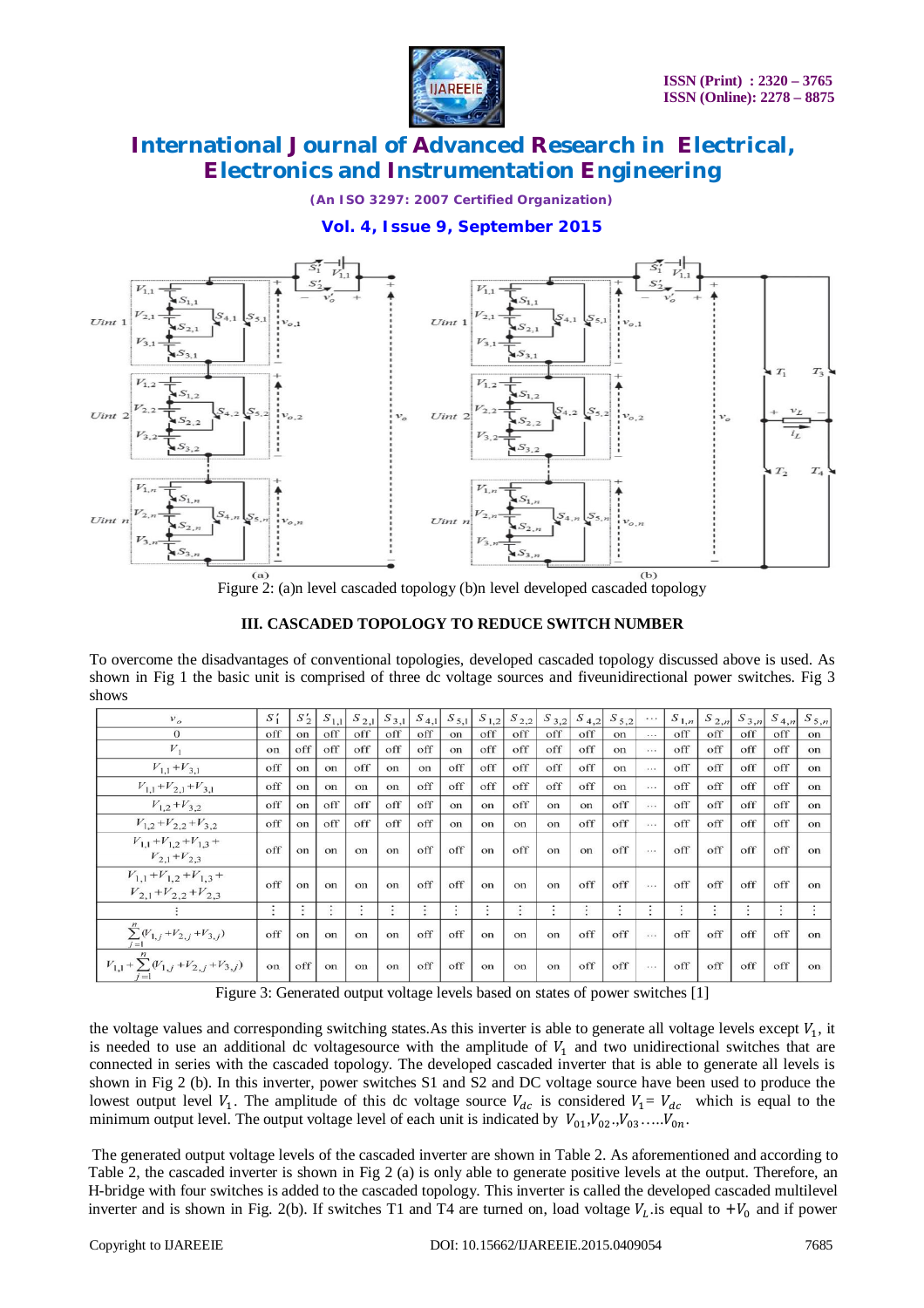

*(An ISO 3297: 2007 Certified Organization)*

## **Vol. 4, Issue 9, September 2015**

switches T2 and T3 are turned on, the load voltage will be  $-V_0$ . As unidirectional power switches are used in the developed cascaded multilevel inverter, the number of power switches is equal to the numbers of IGBTs, power diodes, and driver circuits. Another main parameter in calculating the total cost of the inverter is the maximum amount of blocked voltage by the switches. If the values of the blocked voltage by the switches are reduced, the total cost of the inverter decreases as is obtained using this configuration[1].

#### **III.SIMULATIVE ANALYSIS AND COMPARISON OF DEVELOPED CASCADED TOPOLOGY FOR VARIOUS LEVELS**

9 level,11 level, and 15 level inverter using the above discussed cascaded topology was done. Results are shown in Table III.Simulations were done in Matlab.Figures 8 to 10 shows the voltage output waveforms of nine level, eleven level, fifteen level, nineteen level and twenty one level inverter along with FFT report.



Figure 8(a) shows the outputwaveform for nine level cascaded inverter configuration.



Fig 8(b): Nine level output THD



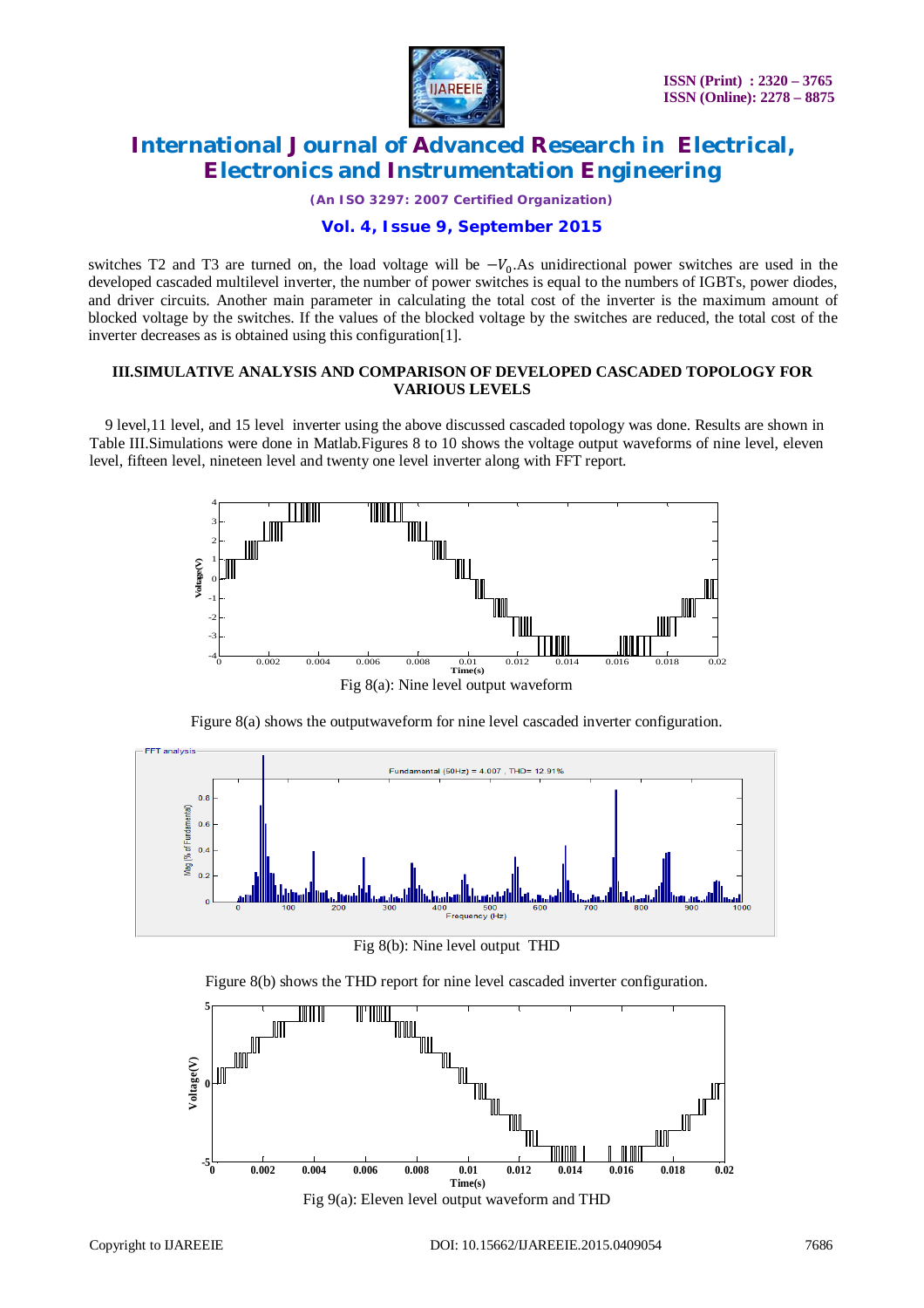

*(An ISO 3297: 2007 Certified Organization)*

## **Vol. 4, Issue 9, September 2015**



Fig 9(b):Eleven level output THD

Figure 9(b) shows the THD report for eleven level cascaded inverter configuration.



Figure 10(a) shows the output waveform for fifteen level cascaded inverter configuration.



Figure10(b) Fifteen level output waveform and THD

Figure 10(b) shows the THD report for fifteen level cascaded inverter configuration.